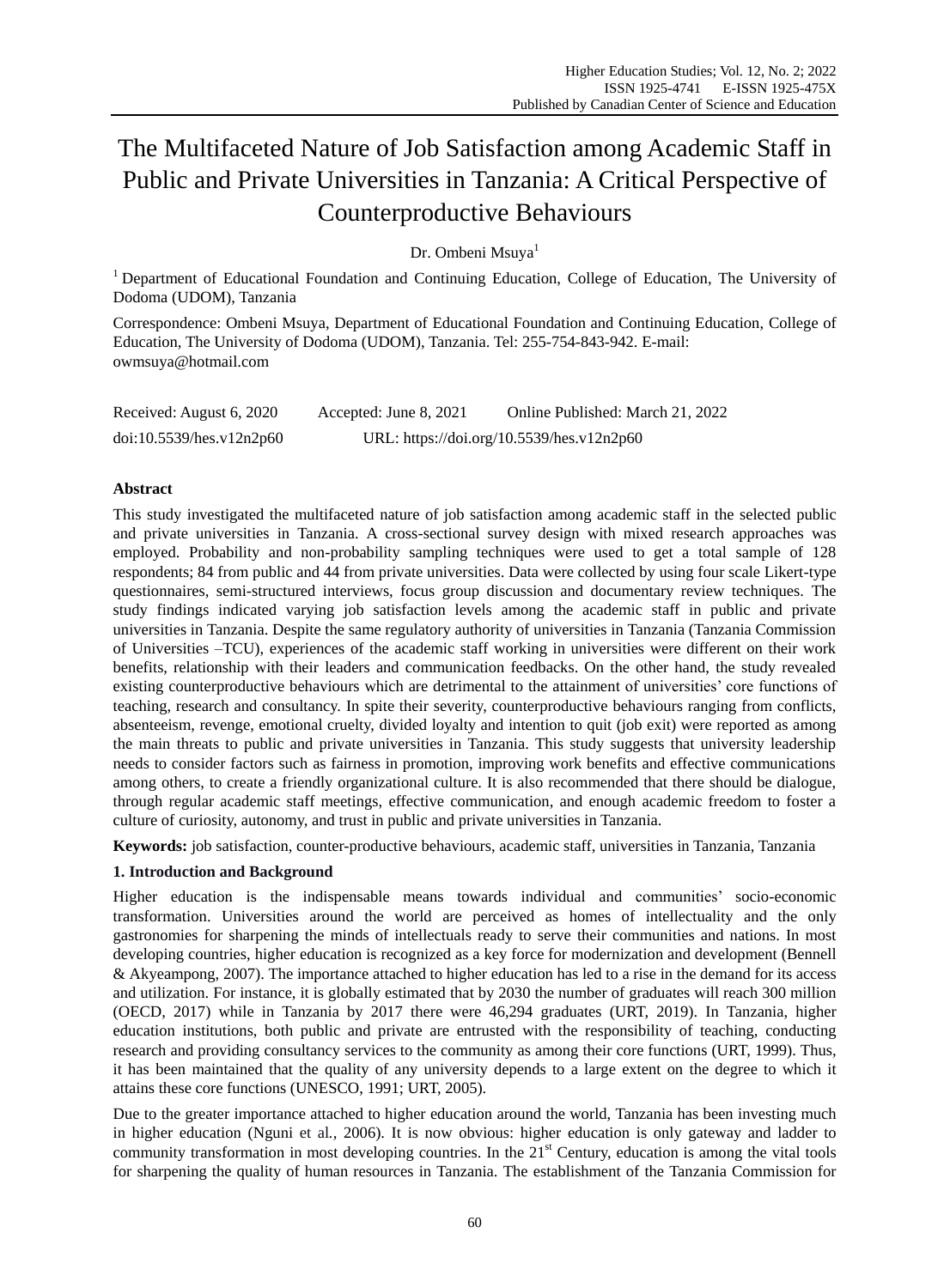Universities (TCU) in 2005 opened a new chapter on the effective management and improvement of the quality of higher education in Tanzania (TCU, 2005). The Global Sustainable Goals, the Millennium Development Goals 2000-2015 and the Tanzania Development Vision 2025 focus on achieving this goal to enable the citizens to appreciate the importance of education in development and benefit from it. Consequently, from 2005, Tanzania has embarked on improving access and quality of higher education (URT, 2010).

In particular, the permission for establishing private universities, building new universities, converting some former high schools and vocational training colleges to universities, the establishment of new schools and colleges within public universities were observed as efforts to expand higher education in Tanzania (URT, 2010). Before 2005 there were only twelve universities in Tanzania, (five public and seven private).However, in 2015, there were twenty-eight universities, (eleven public and seventeen private) (URT, 2016). Despite such commitments and investment in education higher education in Tanzania, universities do face critical challenges related to the quality of education and staffing. Omari (2013) insisted that universities have the most sensitive role of developing human resources to serve all sectors for national development. Similarly, Oshagbemi (2003) is of the view that higher education institutions are dedicated to the development of human capital through teaching, building a knowledge base through research and knowledge development, and dissemination and use of knowledge through interaction with it.

Universities are considered to be the hub of hatching qualified, employable and productive graduates. On the other hand, Omari (2013) observes that most public universities, regardless of their age and location, have a shortage of qualified academic staff to carry out academic activities. Earlier studies (Jawabri, 2017; Masanja, 2018) have linked the provision of quality education and staffing with employees' job satisfaction. Academic staff job dissatisfaction syndrome may potentially impact the realization of the core functions of most higher learning institutions around the world (William, 2013; Msuya, 2016). Job dissatisfactions may result in staff turnover, divided loyalty, conflicts, and increased demands for better pay: all of which may lead to poor outputs (Oshagbemi, 1997). Other studies have shown that some job dissatisfied academic staff may be detrimental to the attainment of the mission and vision of their organizations (Robbins, 2001; Mateko and Nirmala, 2017).

All universities have some core functions to achieve in their existence in academia. For instance, in Tanzania, most universities have three core functions of teaching, research and consultancy (URT, 2005). In this light, universities would require satisfied and happy academic staff to accomplish these noble functions (Oshagbemi, 2000). What is important is the fact that the take-off and achievement of strategic goals of any university would strongly depend on its capacity to attract, retain and maintain competent and satisfied staff in its employment. The university must itself be capable of ensuring adequate manpower planning and development (Adenike, 2011). Qualified academic staff in various universities in Tanzania, like other staff around the world, tend to move from public universities to politics, private universities, or other professions with higher or greener remuneration. As earlier observed by Peter (2011), the value of salaries in public universities is considered unattractive compared to the private sector. As long as pay is associated with job satisfaction (Msuya, 2016), job exit among academic staff across public and private universities requires a meticulous study.

Despite the massive efforts made to invest in higher education, the teaching profession in higher education is facing problems related to job satisfaction among academic staff in Tanzania. Although academic staff are perceived as the most satisfied cadre in the teaching profession, complaints on job distress have been documented. Earlier studies (Mkumbo, 2014; Masanja, 2018) indicated that there is a high level of job dissatisfaction among academic staff of higher learning institutions in Tanzania. This study is highly urgent to explore the job satisfaction level among academic staff to improve and sustain the various government and individual universities' efforts to accomplish the provision of higher education in Tanzania. Moreover, the study was undertaken to unveil the multifaceted nature of job dissatisfaction behaviours of academic staff in public and private universities in Tanzania.

## **2. Literature Review**

Job satisfaction is an important human factor in effective work performance. Scholars (George, 2015) have various job satisfaction descriptions, such as the commitment that organizational employees have to their jobs, resulting in their job perceptions. Spector (1997) stated that job satisfaction notes how the individuals' environment is regarding their work and various aspects of their jobs. Similarly, Locke (1975) asserted that job satisfaction is an excellent emotional condition that results in an appraisal of one's job experience. Generally, all the concepts reflect the realization of work fulfilment as an emotional proclivity for the part of the job.

On the other hand, the multifaceted impacts of job dissatisfied academic staff are not new in contemporary global literature. For instance, Robbins (2001; 2005) propounded that dissatisfied academic staff may leave (exit)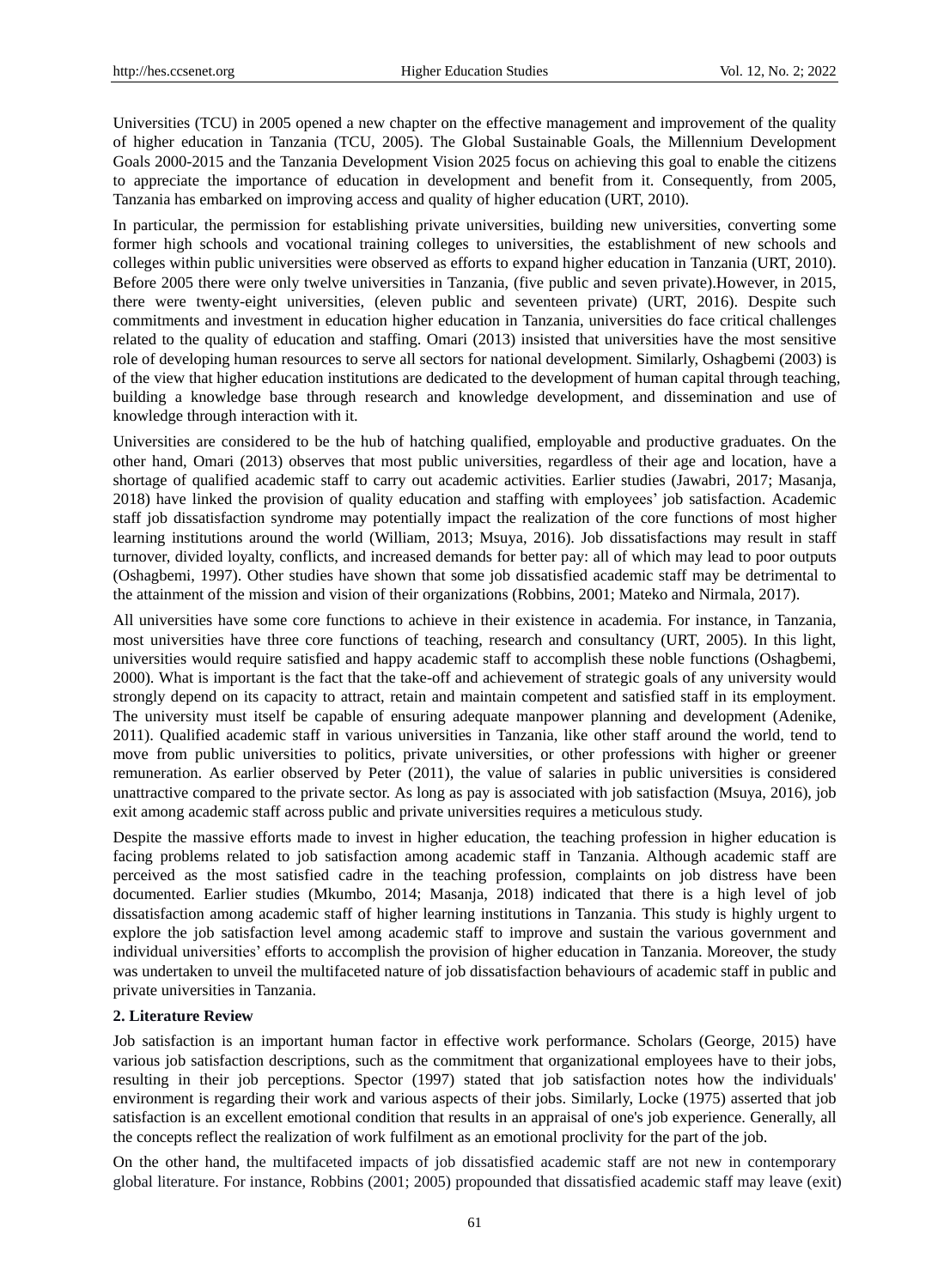an organization, create conflicts in their organization, may complain, may be insubordinate, steal organizational property, absent themselves from work, shirk (dodge) part of their responsibilities, divide their loyalty, and neglect responsibilities. Job dissatisfaction occurs when people perceive that they are being treated unfairly in salaries, benefits, incentives, job security, supervision and poor interpersonal relationships (Chung, 1997; Marriner-Tomey, 1996).

Earlier studies including Chung (1997) and Marriner–Tomey (1996) stressed that poor planning, poor communication, inadequate explanations of decisions affecting jobs, unclear rules and regulations, unreasonable pressures, excessive work, understaffing, uncooperative heads of departments/units, and non-academic duties are all sources of dissatisfaction within an organization. Chung (1997) classifies the factors leading to job dissatisfaction as external and internal barriers. In other words, job dissatisfaction may arise from the individual themselves or the organization or employers. Moreover, employees' job dissatisfaction has been associated with poor working conditions, low pay, and hostile relationship with the management and co-workers as well as leadership ineffectiveness (Akintoye, 2000).

Consequently, the presence of an adequate number of qualified academic staff may not be sufficient to determine the effectiveness of job performance because some may always be unsatisfied with the working environment. Whatever the case, dissatisfied employees may never overcome situations where they are disappointed; rather they may "disengage" themselves from the job with their minds somewhere else (Altbach, 2006). Such work disengagement, reluctance and unhappier moments may obscure the provision of better services among the students and local communities (Khan, Nawazi, Aleem & Hamed, 2012). Academic staff may attend to work and continue with their activities or can perform their duties with maximum errors and engage in other unethical practices (misconducts) (Judge & Watanabe, 1994).

## *2.1 Theoretical Review*

This study was guided by Hertzberg's two–factor theory developed in 1959. The theory illuminates the role of motivators and hygiene factors in explaining employees' job satisfaction and dissatisfaction. In this theory, Hertzberg proposed a set of two different factors, namely hygiene and intrinsic factors, which he believed contributed to employees' job satisfaction and dissatisfaction. Basically, the theory differentiates between intrinsic (hygiene or job content) and extrinsic (contextual) or pull factors.

The extrinsic motivators, known as the job content factors, define things that the people actually do in their work responsibility, and achievements. These factors are the ones that can contribute a great deal to the level of job satisfaction an employee feels at work. Herzberg et al., (1959) observed that factors such as company policy, supervision, interpersonal relations, working conditions, and salary, are important in employees' job satisfaction. According to Herzberg et al., (1959), these factors do not motivate employees. However, when they are missing or inadequate, hygiene factors can cause serious dissatisfaction. Hygiene factors are all about making an employee feel comfortable, secure, and happy. Also, few anecdotal examples of university management – staff conflict have so far centred on such job context aspects.

On the other hand, motivating factors are those which deal with fulfilling employees' needs and personal growth. These are such as achievement, recognition, responsibility, and advancement. These factors are commonly called satisfiers or motivators and were found from the study to be related to the nature of the work itself and the rewards that result from the performance of that work. The most significant of these involve characteristics that promote an individual's needs for self-actualization and self-realization in his work (recall the Abraham concept of man). These factors are essentially linked to job content, which means they are intrinsic to the job itself. Herzberg analysed and classified job content factors or satisfying experiences as achievement, recognition, work itself, responsibility, advancement and growth (Schermerhorn, 2003).

As earlier observed by Herzberg et al., (1959) on the potential relationship between motivation and hygiene; once the hygiene facets have been achieved, the motivators will promote satisfaction and enhance performance. Therefore, this study used this theory to illuminate its intuitive appeal to the job satisfaction level among academic staff in public and private universities in Tanzania.

## **3. Methodology**

Cross-sectional study design and mixed research approach were used to collect data on job satisfaction level and dissatisfaction behaviours among academic staff in universities in Tanzania. The mixed methods approach is suitable for the collection and analysis of both quantitative and qualitative data, and integrating the two sets of results at some point in the research to draw inferences from both data results (Johnson and Onwuegbuzie, 2004; Creswell, 2012). Simple random, purposive sampling and convenient sampling techniques were used to get 128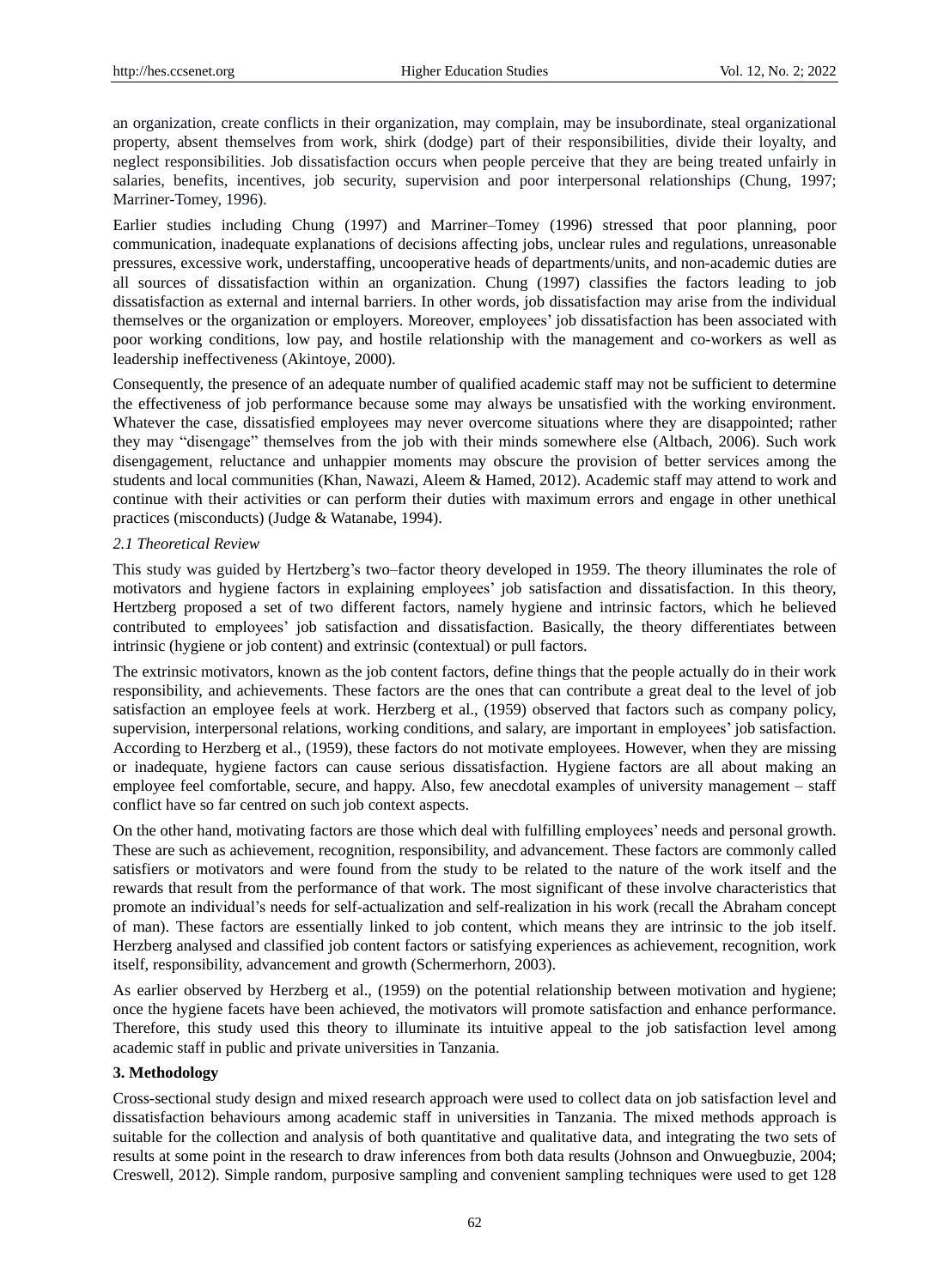academic staff from public and private universities (84 from public and 44 from private). Data were collected on the meanings, attitudes, experiences and understandings of the academic staff towards job satisfaction facets and counter-productive behaviours.

The use of multiple data collection tools of Likert-type questionnaires, in-depth interviews, focus group discussions and documentary analysis brought rich information for an in-depth understanding of job satisfaction among academic staff in higher education institutions in Tanzania. The sampled public universities were from Morogoro and Iringa regions and were assigned pseudo names Highlands University (private) and Westlake University (public). Data obtained from the Likert scale or questionnaires were analysed descriptively to provide necessary information for experienced job satisfaction level among academic staff in public and private universities. On the other hand, the qualitative data were analysed using thematic and content analysis guided by Miles and Huberman of 1994. In order to observe and comply with research ethics, the researcher sought permission from the host institutions before the actual day of study. All study participants were asked for their consent to be involved in the study. There were no personal identifiers or names of participants used during the study. The research observed anonymity and participants' consent throughout the study.

#### **4. Study Findings and Discussion**

*4.1 Perceived Levels of Job Satisfaction among Academic Staff in Public and Private Universities in Tanzania*

The findings regarding job satisfaction experiences among academic staff between the selected public and private universities in Tanzania indicated a varying job satisfaction and dissatisfaction levels. Both descriptive quantitative data and qualitative (narratives) data indicated the heterogeneous levels of job satisfaction in different facets among academic staff working in public and private universities.

| <b>PUBLIC UNIVERSITIES <math>N = 84</math></b>     |                              |               |      |               |       |                           |    |               |  |
|----------------------------------------------------|------------------------------|---------------|------|---------------|-------|---------------------------|----|---------------|--|
| <b>STATEMENT</b>                                   | <b>RESPONSE CATEGORY</b>     |               |      |               |       |                           |    |               |  |
|                                                    | <b>DISSATISFACTION LEVEL</b> |               |      |               |       | <b>SATISFACTION LEVEL</b> |    |               |  |
|                                                    | (1)VD<br>$(2)$ D             |               | (3)S |               | (4)VS |                           |    |               |  |
| <b>Satisfied with:</b>                             | N                            | $\frac{6}{9}$ | N    | $\frac{6}{9}$ | N     | $\frac{0}{0}$             | N  | $\frac{0}{0}$ |  |
| Work Benefits                                      | 43                           | 51.2          | 21   | 25            | 16    | 19                        | 4  | 4.8           |  |
| HoD's relationship with co-workers                 | 21                           | 25            | 40   | 47.6          | 10    | 11.9                      | 13 | 15.5          |  |
| Freedom to utilize skills and talents (innovation) | 24                           | 28.6          | 24   | 28.6          | 16    | 19                        | 20 | 23.8          |  |
| Effective communication and feedbacks              | 27                           | 32.1          | 24   | 28.6          | 18    | 21.4                      | 15 | 17.9          |  |
| University management support in                   | 21                           | 25            | 44   | 52.4          | 15    | 17.9                      | 4  | 4.8           |  |
| training and academic development                  |                              |               |      |               |       |                           |    |               |  |

Table 1. Job satisfaction levels among academic staff in public universities

KEY: VD = Very Dissatisfied, D = Dissatisfied, S = Satisfied and VS = Very Satisfied.  $1-1.4 =$  VD,  $1.5 - 2.4 =$  D, 2.5-3.4 = S and  $3.5 - 4.0 = VS$ .

Source: Field Data (2017)

Table 2. Job Satisfaction Levels among the Academic Staff in Private Universities

| <b>PRIVATE UNIVERSITIES <math>N = 44</math></b>    |                              |               |      |               |       |                           |    |               |  |
|----------------------------------------------------|------------------------------|---------------|------|---------------|-------|---------------------------|----|---------------|--|
| <b>STATEMENT</b>                                   | <b>RESPONSE CATEGORY</b>     |               |      |               |       |                           |    |               |  |
|                                                    | <b>DISSATISFACTION LEVEL</b> |               |      |               |       | <b>SATISFACTION LEVEL</b> |    |               |  |
|                                                    | (1)VD<br>$(2)$ D             |               | (3)S |               | (4)VS |                           |    |               |  |
| <b>Satisfied with:</b>                             | N                            | $\frac{0}{0}$ | N    | $\frac{0}{0}$ | N     | $\frac{0}{0}$             | N  | $\frac{6}{9}$ |  |
| Work benefits                                      | 6                            | 13.6          |      | 11.4          | 17    | 38.6                      | 16 | 36.3          |  |
| HoD's relationship with co-workers                 | 11                           | 25            | 9    | 20.5          | 14    | 31.8                      | 10 | 22.7          |  |
| Freedom to utilize skills and talents (innovation) | 2                            | 4.5           | 4    | 9.1           | 30    | 68.2                      | 8  | 18.2          |  |
| Effective communication and feedbacks              | 8                            | 18.2          |      | 11.4          | 17    | 38.6                      | 14 | 31.8          |  |
| University management support in                   | 21                           | 47.7          | 14   | 31.8          | 5     | 11.4                      | 4  | 9.1           |  |
| training and academic development                  |                              |               |      |               |       |                           |    |               |  |

KEY: VD = Very Dissatisfied,  $D =$  Dissatisfied,  $S =$  Satisfied and VS = Very Satisfied. 1-1.4 = VD, 1.5 -2.4 = D, 2.5-3.4 = S and  $3.5 - 4.0 = VS$ .

Source: Field Data (2017) 68.2 18.2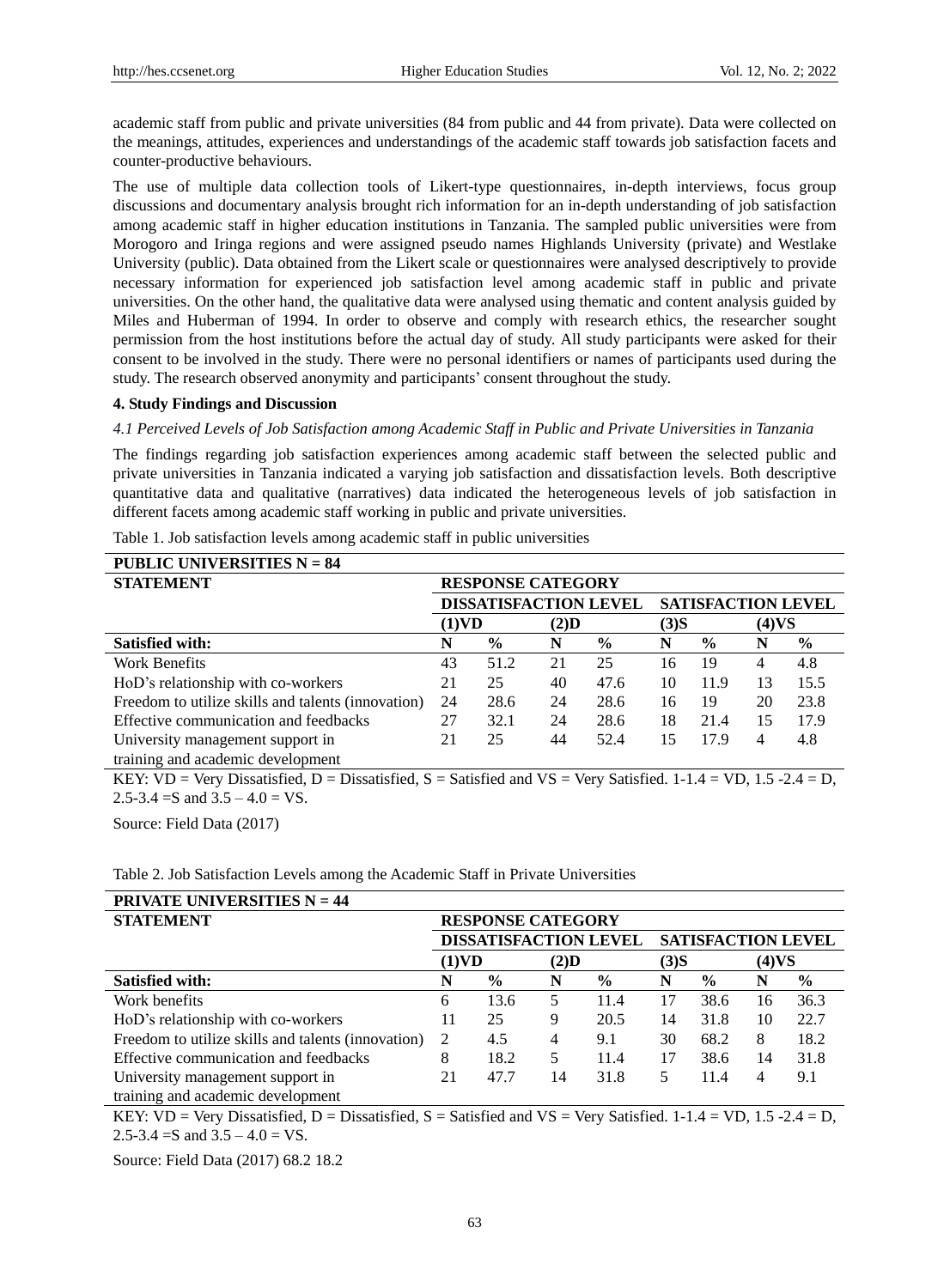## 4.1.1 Satisfaction with Work Benefits

Quantitative data from Table 1 and Table 2 above reveal that majority of the academic staff from the public universities were generally dissatisfied with their work benefits (51.2% very dissatisfied and 25% dissatisfied) unlike their counterparts in private universities who were generally satisfied (38.6% satisfied and 36.3% very satisfied). Similarly, qualitative data obtained from in-depth interviews with academic staff from public universities revealed that salaries were the specific work benefits that academic staff were not satisfied with. One academic staff from Westlake University indicated that:

"For years, academic staff have been requesting the central government to increase salaries. The current harmonized scheme of service is not updated according to actual living costs. Dissatisfaction with salaries is one of the monsters in most public universities. Currently, consultancy activities are very limited and there is competition with privately registered companies. Most academic staff have decided to embark on other entrepreneurship activities and some have been looking for political positions".

Arguably, academic staff in public universities have a sustainable source of salary (the central government) compared to their counterparts in some private universities whose salaries, which are collected from students fees are sometimes delayed for months; yet they are satisfied. In the same way, dissatisfaction with work benefits and, specifically, salaries in public universities may result from higher expectations and life commitments among young academicians who are the majority in public universities compared to older staff working under contracts in private universities. The study findings tie the knot with the hygiene factors as postulated in the Two Factors Theory, that better work benefits may improve job satisfaction among employees (Msuya, 2016). On the same note, these findings line with earlier studies (Dulebohn, 2007 & Linh, 2018) who discovered that work benefits and the salary not only allow employees to meet their fundamental needs but provide job satisfaction at a higher level as well. Moreover, various researchers in management and academic staff job satisfaction (Fessehatsion and Bahta, 2016 and Ahmad, & Riaz, 2011) have shown that salaries are an important determinant of job satisfaction, especially when employees consider this payment to be fair and on time.

## 4.1.2 Satisfaction with Leadership Support from the Heads of Department (HoDs)

Data from Table 1 and Table 2 indicate that academic staff in public and private universities were generally dissatisfied with the support they were getting from their heads of department. Data from public universities show that the academic staff were very dissatisfied (25%) and dissatisfied (47.5%) compared to their counterparts in private universities who were very dissatisfied (31.8%) and dissatisfied (22.7%). The qualitative data obtained during a focus group discussion with the academic staff from both the public and private universities indicated that academic staff were not happy with less sharing of decisions and too many directives from their leaders. Moreover, particularly in public universities, academic staff complained about the existence of high bureaucratic organizational structures which was affecting staff–leader interactions. The above findings mirror the previous studies (Cable and Judge (2003); Chen and Silverthorne (2005) who found a significant relationship between effective supervision and job satisfaction among staff in public educational organizations. Similarly, Robbins *et al.,* (2003) argued that supervision is pivotal in creating effective job satisfaction when the leaders can provide to their subordinates emotional support and technical guidance on job-related tasks. On bureaucratic leadership, Rad (2006) alerted on its predominant characteristics of following predetermined rules and policies of organizations.

## 4.1.3 Satisfaction with Effective Communication and Feedbacks

Data in Table 1 and Table 2 above show varying satisfaction levels among academic staff in public and private universities on institutional communications. The quantitative data indicated that academic staff in private universities were very satisfied (38.6%) and satisfied (31.2%) with effective communication and feedback mechanisms compared to those in public universities who were very dissatisfied (32.1%), dissatisfied (28.6%), respectively.

From the organizational management perspectives, effective communication and feedback mechanisms between academic staff and university management act as the bridge between employees and management for the effective attainment of organizational goals. Similarly, it can be argued that academic staff, like other employees, need quick feedback and effective communication to address the issues at hand. As earlier observed by Msuya (2016), public universities in Tanzania follow the government systems and structures of leadership and management that have predetermined goals and chains of command compared to the open system (customized) of private universities; hence the bureaucratic model. This leadership style, commonly known as bureaucratic, is highly blamed for narrowing employees' rights and consequently negatively affecting job satisfaction (Msuya, 2016). As earlier pointed out by Rad (2006), bureaucratic leadership follows the predetermined rules and policies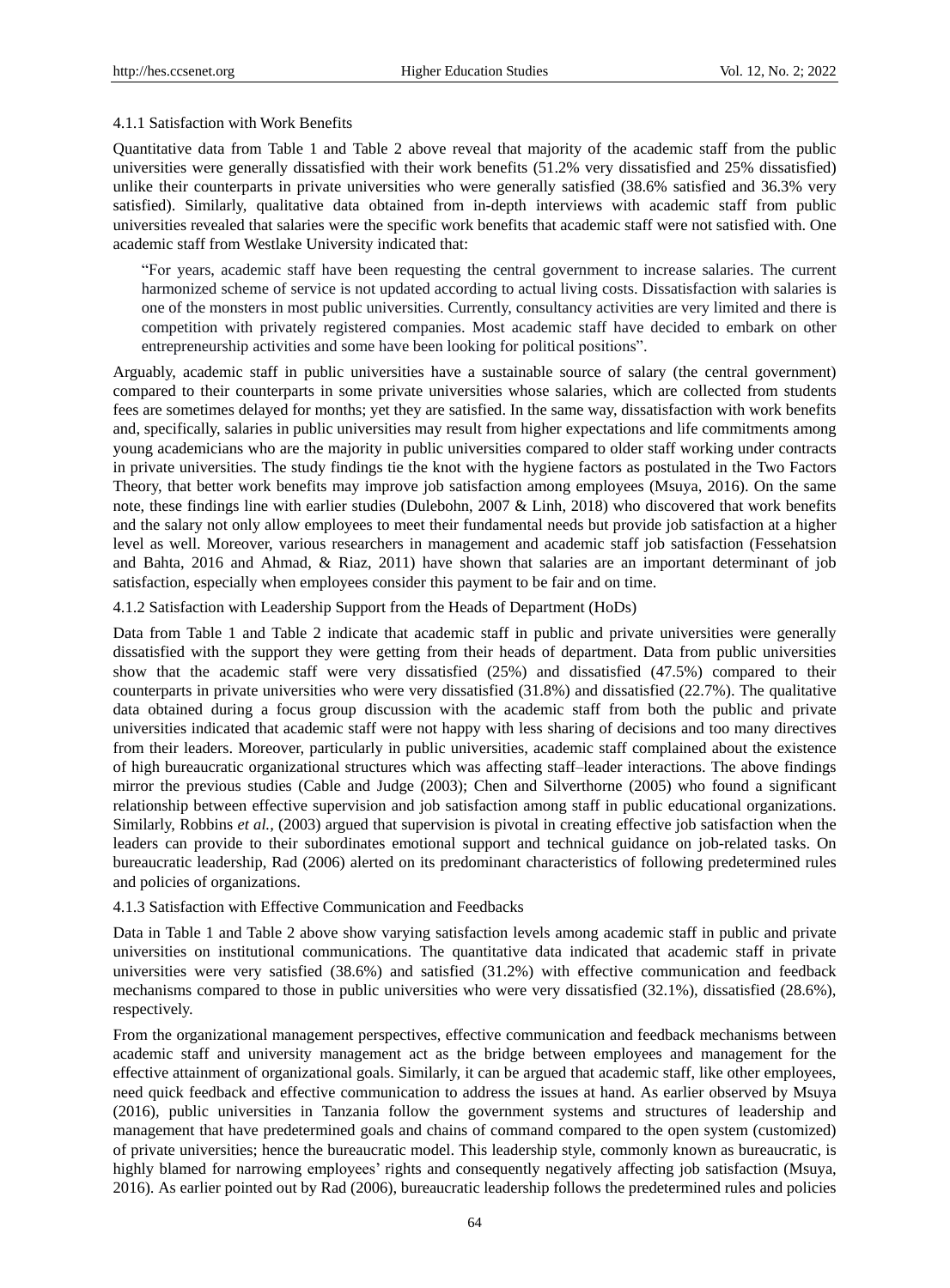of an organization. This style moulds rigid leaders who are not dynamic and never adopt their behaviour with the changing environment. Similarly, Muindi (2010) observed that bureaucracy and professionalism in an organization have a significant impact on job satisfaction as more bureaucracy leads to more dissatisfaction among employees while more professionalism leads to increased job satisfaction.

4.1.4 Satisfaction with Training Opportunities

Quantitative data from Table 1 and Table 2 show that academic staff in public universities were satisfied with reliable opportunities for training and career development compared to academic staff working in private universities. During the documentary review, it was also revealed that public universities offer study sponsorships with soft conditions for pursuing higher studies compared to their counterpart private universities. In one interview session in a public university, a junior academic staff said:

"My friend who joined this public university eight years back with an undergraduate degree has now earned a PhD and has moved to other more paying jobs outside teaching. His academic success was the motive for my transfer from the human resources office to public academic institutions. I need to study and earn a professorial rank before the age of fifty".

The above quote indicates that public universities can attract determined junior and energetic academic staff who have plans to develop their careers compared to private universities which may attract more senior and retired academic staff. Also, it can be perceived as a growing tendency that public universities are responsible for training and developing their academic staff that, soon after completion of their studies, join private universities and move to other occupations due to better pay and working environment. The study by William (2013) argue that public universities produce at their costs what they do not consume and embrace neither synergetic nor economical practices to their growth. Most public universities have many junior academic staff who require higher training on the assumption that they will come back to work with their universities.

This assumption sometimes does not reflect the reality and employees' needs. The above findings mirror an earlier study by Jiang and Klein (2000) which argued that training opportunities do not improve employee retention because employees regard them as hygiene factors that are necessary to be available but their availability does not necessarily lead to either job satisfaction or organizational commitment. Similarly, Maria et al., (2010) also found the training to be negatively related to employees' retention.

Gloomily, although the qualitative data obtained during group discussion revealed that private universities had the training and staff development policies, the researcher realized that they were not active and supportive to academic staff. For instance, some terms and conditions in staff training policies were challenged by most interviewees as unrealistic and unfeasible. During documentary review, some of the sections of the staff training and development policy of one private university read:

"All money paid to the academic staff as part of sponsorship shall be deducted from his or her salary after his/her completion of studies and resuming work, pg. 12".

In this matter, Carrel et al., (2005) state that training and development are key factors in meeting the employer's strategic, business and operational goals. In the same way, Chipunza (2009) declares that regular employee training has a potential effect on academic staff job satisfaction.

## 4.1.5 Freedom for Creativity and Innovation

Quantitative data from Table 1 and Table 2 above show that more satisfied academic staff were more creative and innovative. Descriptive data in Tables  $1\& 2$  show that academic staff in private universities were more satisfied with opportunities and support for creativity and innovation 68.2 18.2) compared to their counterparts in public universities who were satisfied (19%), very satisfied (23.8%). Similarly, the qualitative data obtained during an in-depth interview with academic staff from private universities revealed that recognition through prizes, moral and financial support influenced staff creativity and innovations. On these, one academic staff commented:

"Last year I was the overall winner in the university innovation week and won 5,000 United States Dollars. I spent that money on improving my digital community library which will soon become a commercial venture. The University is providing free laboratory and grants".

From the above verbatim quote, one could argue that academic staff experience positive feelings and enthusiastic spirit once their works are valued and they are given enough support by the university management. These findings reflect what Marsland et al. (1999) observed that satisfied academic staff tend to be more creative and committed to working in organizations. In this discussion, one could relate this scenario of an employee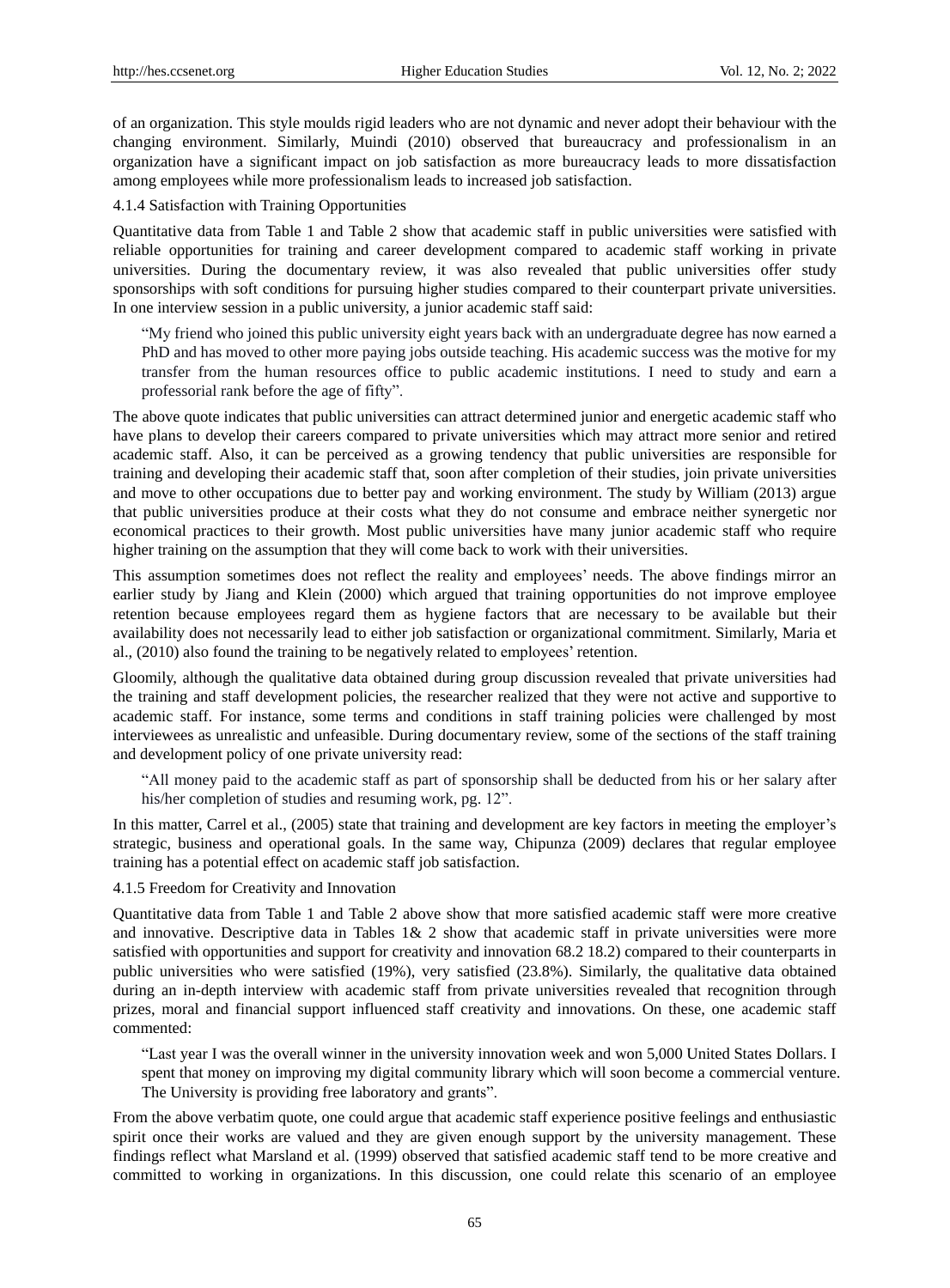producing quality outputs after he or she has received rewards to the famous term "garbage in garbage out" in the field of Information Technology. In the same line, Porter and Syptak (1968) observed that the coverage of employee job pleasure reflected the collective level of met workforce hope. Academic staff full of hope can produce new knowledge through research that produces elastic choice to students and the community. Similarly, Hurley and Hult (1998) observed that employees' capacity to innovate is one of the most important aspects pushing the business performance of any organization.

Generally, satisfied academic staff can create a good organizational climate that can foster the attainment of core goals of any university; namely research, teaching, and consultancy. This was also echoed in the recent study by Khalid et al., (2012) who found that academicians have personal and professional interests in their universities, including pressure to pursue excellence and to make the right decisions regarding research agenda and course load. The attainment of the above goals needs a satisfied and job-committed academic staff.

## *4.2 The Counterproductive Behaviours among Academic Staff*

There is a consensus (Greenberg & Baron, 1993; Robinson & Bennett, 1995) that counterproductive behaviours have direct detrimental impacts either on an individual employee or the entire organization. Most previous studies mention counterproductive behaviours to include anger, workplace violence, deviation, retaliation, emotional cruelty, mobbing, service sabotage, impoliteness, protest and revenge (Greenberg & Baron, 1993; Robinson & Bennett, 1995; Barsade & Gibson, 2007; Banks et al., 2012).

The current study findings show that academic staff both in public and private universities revealed some behaviours as a result of work dissatisfaction. This was achieved when the researcher interviewed some academic staff themselves and the Directors of Human Resource Management and Administration (DHRM&A) and some observed behavioural patterns among academic staff. Interestingly, the findings indicated different dissatisfied behaviours according to academic staff ranks and type in private and public universities.

#### 4.2.1 Job Dissatisfaction Based on Academic Seniority

As it was observed, senior academic staff revealed more job dissatisfaction behaviours compared to junior academic staff. The findings are in line with the study findings by Abdullah, *et al.,* (2009) who examined the role of academic ranks and age on job satisfaction among teachers and found that the higher the ranking, the more satisfaction among teachers. Older teachers were more satisfied than their younger counterparts. This study specifically found some senior academic staff having indolent behaviour compared to junior academic staff that were very busy accomplishing their duties and others assigned to them by their senior academic staff in public universities. This scenario was different in private universities where senior academic staff were present and working with junior academic staff for the goal of mentorship and coaching. Senior academic staff in some universities have a role to mentor and support the less experienced academic staff to fulfil their duties.

The current findings reflect previous findings by Schaufeli et al., (1993); Demerouti et al., (2001) and Maslach, et al., (2001) who found that employees' lethargic behaviour was connected to burnout behaviour and that these had very detrimental impacts on employee's job satisfaction. Moreover, the above study findings suggest ineffective accomplishment of academic staff job roles of teaching, research and consultancies. As observed by Rocca and Kostanski (2001) academic staff with a lot of burnout cannot find the peace they desire within the organization. They have a high degree of moral disorder. The demotivated academic staff cannot be able to support students and junior academic staff effectively.

#### 4.2.2 Absenteeism

Further reflection of the findings in the present study reveals that most senior academic staff in public universities were absent from their respective offices. This is in line with Duflo (2006) who found absenteeism of academic staff in higher learning institutions as among the employees' behaviours that were hindering academic staff from attaining their factual roles; and it was associated with less organizational and work commitment, hence leading to poor work productivity. It should be understood that the researcher is aware that senior academic staff may be away for consultancy activities or on official leave.

However, during the interview with DHRM&A, it was revealed that most of the senior academic staff were away without formal permission. As an emphasis, junior academic staff were complaining of taking some responsibilities of the senior staff while the latter were away for personal matters. At this point, it gives light to say that some public universities in Tanzania have many senior academic staff but in fact, these are not as committed to working as the junior staff are.

In the discussion above, the important point to note is that absenteeism by itself is a problem but it is worse when the senior academic staff at the rank of professors are not available for some months due to various reasons.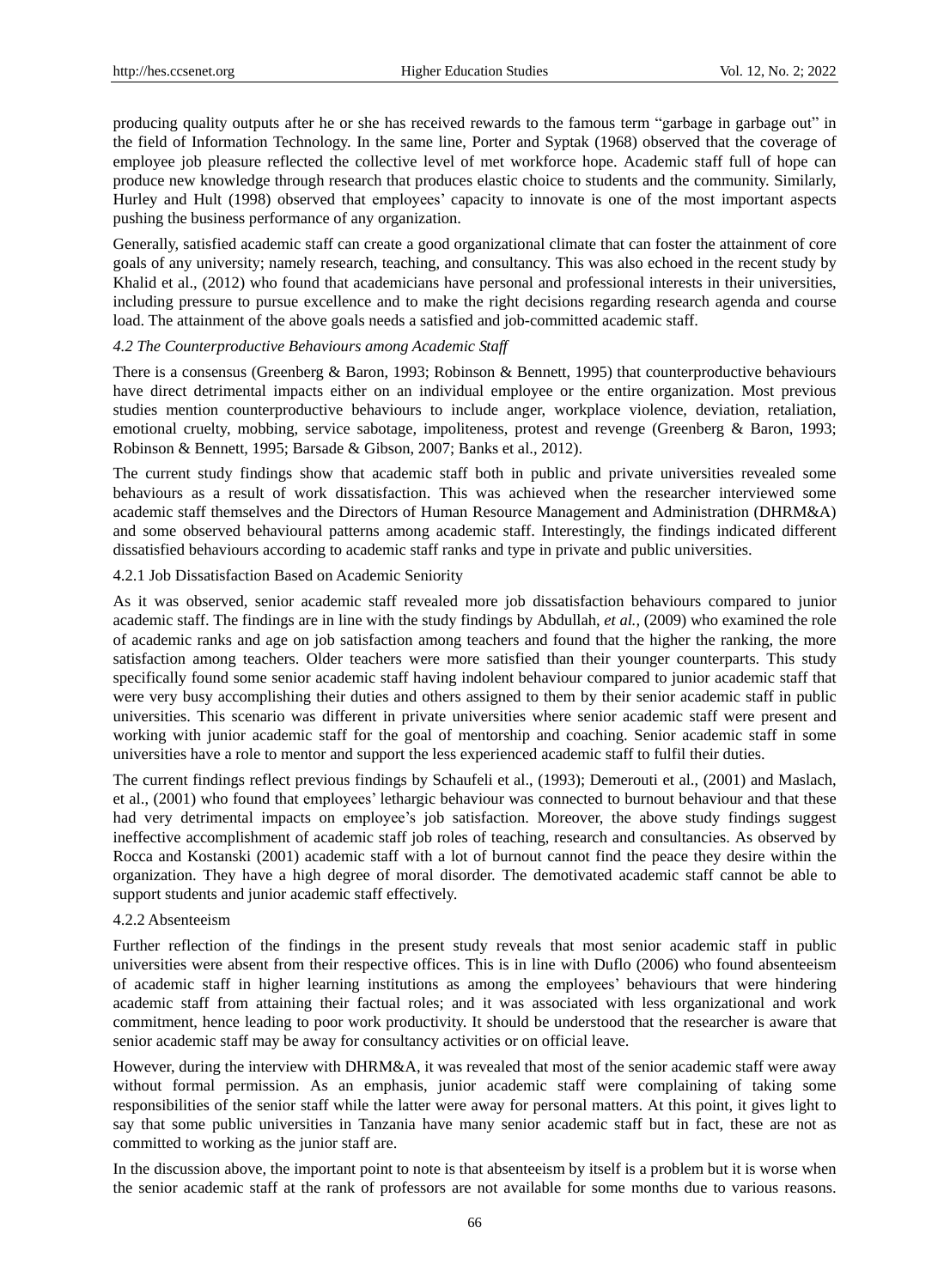There is a possibility that students and junior academic staff do not get support from senior and well-experienced academicians as part of mentorship in offering quality education, research, and consultancies. These findings are in line with the studies by Banerjee and Duflo, (2006); Miller, (2007) and Whelan, (2008) which indicated that teachers' absence negatively affects students' academic performance.

#### 4.2.3 Divided Loyalty

Based on the information obtained during observations, in some offices, the available academic staff were busy with their activities. The researcher asked the head of a department at W1 University if he was aware of what was going on during official working hours and he had these to say:

"It is not my duty to monitor what the academic staff are doing in their offices. Academic staff are legally bound to attend work and perform their duties every day. As a department, we shall appraise each academic staff annually and make recommendations to the higher university management. The university management puts efforts to find those who are absent".

Based on this quotation, it may be argued that the availability of academic staff in their respective offices does not necessarily mean that they are committed to the job in question. Therefore, the availability of academic staff in their offices is not the appropriate tool to measure the rate of work done and its productivity. Furthermore, it was observed that most of the junior academic staff were available in their offices during official hours. Junior academic staff were busy with teaching, administering seminars, and helping students with different problems. During the interview, one junior academic staff said:

"I am doing all activities that are supposed to be done by the professor. However, the Professor is busy with the general election since he is contesting for a Parliamentary seat (MP). It is a month now and I am teaching, supervising seminars, and handling all students' problems."

Also, these study findings are in line with a previous study by Clotfelter et al., (2007) which revealed that schools with higher teacher absence rates had lower student test scores. Further, in their study, it was found that teacher absenteeism was among the critical problems in developing countries, where absence rates were found to range from 20 to 44 per cent in Kenya and India. Similarly, Renatus (2015) claimed that there was enough evidence that teachers' absenteeism in the teaching profession was at an alarming situation in developing countries like Tanzania compared to the developed world.

The study findings also show that academic staff that were at work were busy with other activities outside academics. During the interview, one Head of Department from W2 University had these to share:

"It is very unfortunate that the DHRM&A and other top university management officials are pleased to see academic staff available in their offices without paying attention to what they are doing. As you may observe, some academic staff organize informal meetings to promote their network marketing and selling food supplements and medicines online. No one cares what the academics do in their offices. What is considered important here is to sign in by using an electronic system at the main gate."

The above quote indicates that some academic staff in public universities were using the time for work for other activities outside their job descriptions. Allocating time on a task may have effects on the efficiency and quality output of the work that an academic staff is engaged in. It is very disastrous when an academic staff is engaged in other activities like the said "network marketing" which has nothing to contribute to the needed skills required to remain working as an academician at the university.

The above findings are supported by Hughes (2005) who found that most job dissatisfied employees develop temporary withdrawal behaviours from their main jobs as manifestations of job adaptation. This scenario suggests the likelihood of academic staff to remain working at public universities figuratively. This may be interpreted that academic staff may be available in public universities' payroll but work fully in favour of their institutions.

In the same direction, Allen and Meyer (1988) found a strong relationship between employee loyalty and organizational commitment. Loyalty shows the bond between employees and the organization and that; employees are enthusiastic to give something to add to the organization's health. Most importantly is that the academic staff's divided loyalty is the sign of their intention to quit and less work commitment.

#### 4.2.4 Hostility with University Management

The present findings revealed that some academic staff in public universities had a hostile relationship with the university management. Some academic staff were served with job termination letters and others had disciplinary proceedings at the university levels and courts of law. The researcher interviewed one member of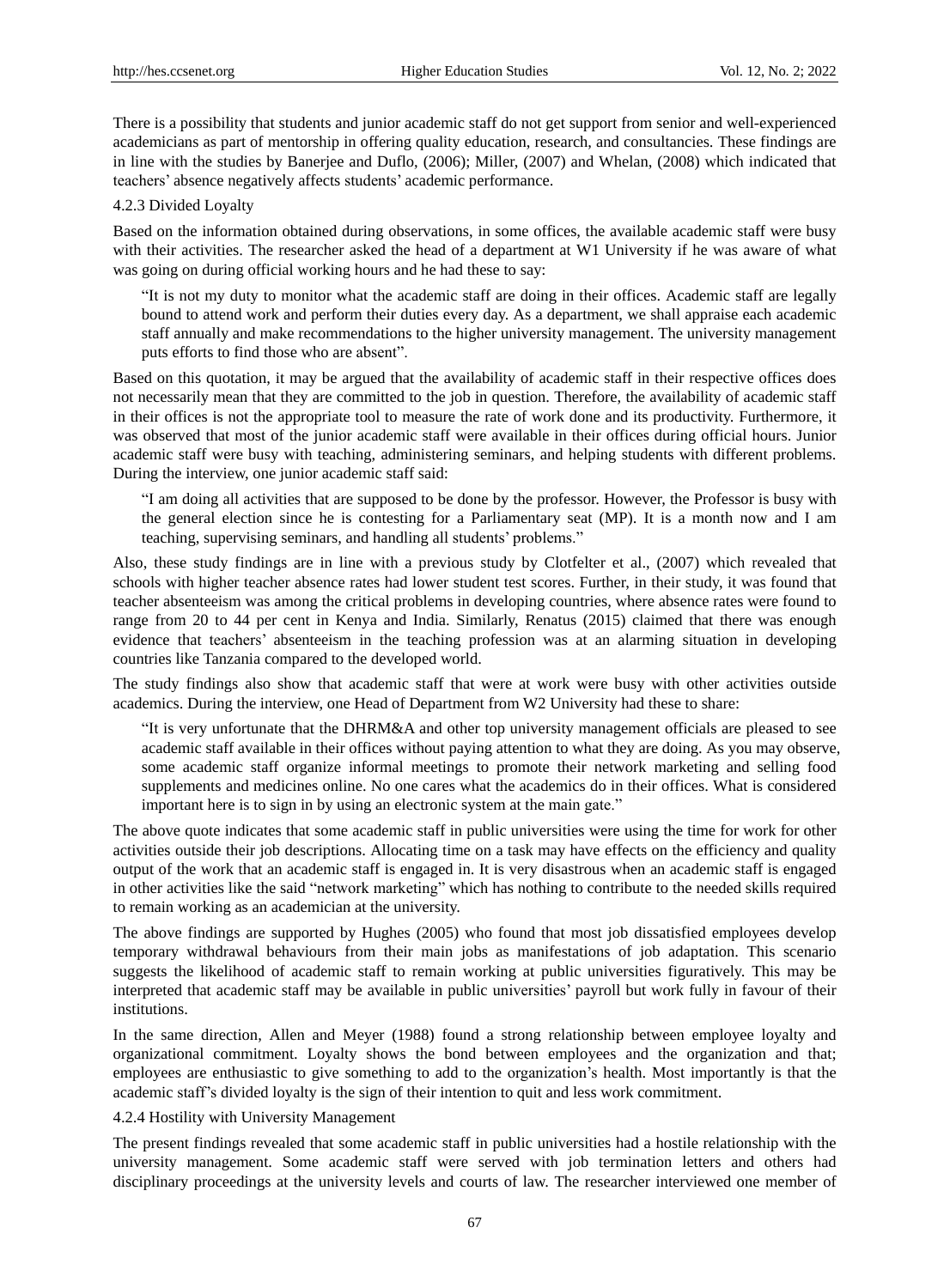staff with disciplinary proceedings who blamed the university management for unfair treatment.

Although some studies have highlighted the positive benefits of conflicts in organizational growth, regular strikes and boycotting have been associated with poor organizational citizenship and quality work performance (Mkumbo, 2014). Academic staff involved in conflicts with the management are psychologically unstable and unproductive to effectively perform their duties. Harvey and Allard (2003) found that conflicts at work are associated with emotional exhaustion and are considered to be responsible for increasing the incidence of adverse events and negative emotions at work.

To support the afore-going remarks, Tosi and Tosi (1970) and Tosi (1971) showed that role conflict was significantly related to overall low job satisfaction. Greene and Organ (1973) showed that both role accuracy and compliance have significant positive correlations with a global measure of job satisfaction. In the frame of more recent studies, role conflict was found to increase the levels of job dissatisfaction (Um & Harrison, 1998) and emotional exhaustion (Cordes & Dougherty, 1993; Gil-Monte & Peiró, 1998).

#### **5. Conclusion and Recommendations**

The findings of this study have provided an insight into job satisfaction level and its associated counterproductive behaviours in higher education. The study has identified a critical job dissatisfaction syndrome among the academic staff in public universities compared to their counterparts in private universities. Similarly, it is now obvious that work benefits which are the central goal of the employees and one of the basic human needs are among the major job distress elements in public universities in Tanzania. It has also pointed out the impacts of counterproductive behaviours resulting from job dissatisfaction towards the attainment and accomplishment of universities' core functions.

More importantly, the study suggests vital measures which if undertaken, can help to eliminate or reduce the level of job dissatisfaction among academic staff in higher learning institutions. This study recommends creating and maintaining effective communication between management and academic staff, fair distribution of work and fringe benefits, fair and timely promotion and contingent rewards. Besides, the university management needs to use job satisfaction factors to create a cohesive community of academic staff, who will welcome the expertise and increase academic efficiency. Finally, the top university management must also evaluate and redesign the supervisory arrangement with principals and heads of departments, contingent rewards and fringe benefit schemes to improve departmental performance.

## **References**

- Akintoye, I. R. (2000). *The place of financial management in personnel psychology*: *A Paper Presented as Part of Personnel Psychology Guest Lecture Series.* Department of Guidance and Counselling, University of Ibadan, Nigeria.
- Altbach, P. G., & Knight, J. (2007). The internationalization of higher education: Motivations and realities. *Journal of Studies in International Education, 11*(3-4), 290-305. https://doi.org/10.1177/1028315307303542
- Bennell, P., & Akyeampong, K. (2007). *Teacher Motivation in Sub-Saharan Africa and South Asia.* Ghana: DFID.
- Chen, J. C., & Silverthorne, C. (2005). Leadership Effectiveness, Leadership Style and Employee Readiness. *Leadership & Organization Development Journal, 26*(4), 280-288. https://doi.org/10.1108/01437730510600652
- Duflo, E., Hanna, R., & Ryan, S. (2012). Incentives Work: Getting Teachers to Come to School. *American Economic Review, 102*(4), 1241-1278. https://doi.org/10.1257/aer.102.4.1241
- Imran, M., Ismail, F., & Hussain, K., (2021). *Job Satisfaction and Organizational Performance: Empirical Evidence from Pakistan's banking sector*. Proceedings of the International Conference on Industrial Engineering and Operations Management Sao Paulo, Brazil.
- Jawabri, A. (2017). Job Satisfaction of Academic Staff in the Higher Education: Evidence from Private Universities in UAE. *International Journal of Human Resource Studies, 7*(4), 193-211. https://doi.org/10.5296/ijhrs.v7i4.12029
- Joanna, H. (2005). Work-life balance as a source of job dissatisfaction and withdrawal attitudes: An exploratory study on the views of male workers. *Personnel Review, 36*(1), 145-154. https://doi.org/10.1108/00483480710716768
- Masanja, N. M. (2018). The Determinants of Job Satisfaction among Lecturers of Private Universities in Arusha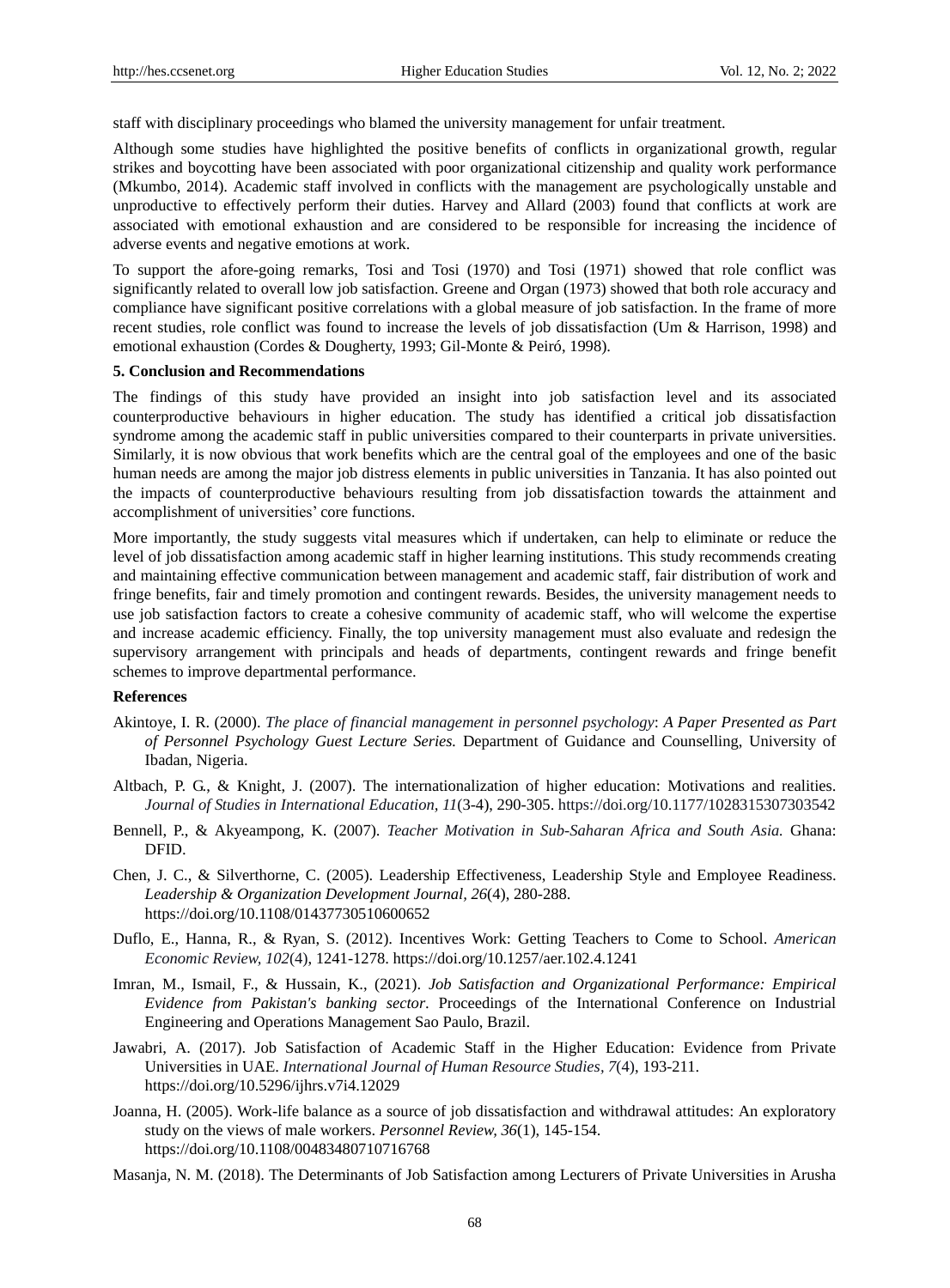Tanzania. *Journal of Educational Research, 3*(11), 1-13.

- Mateko, E. M., & Nirmala, D. (2017). Job Satisfaction among Academic Employees in Institutions of Higher Learning. *Problems and Perspectives in Management, 15*(3), 193-200. https://doi.org/10.21511/ppm.15 (3-1).2017.03
- Miller, C. I. (2007). Compassionate Communication in the Work Place: Exploring Processes of Noticing, Connecting and Responding. *Journal of Applied Communication Research, 35*(3), 223-245. https://doi.org/10.1080/00909880701434208
- Mkumbo, K. A. (2014). Prevalence of and Factors Associated with Work Stress in Academia in Tanzania. *International Journal of Higher Education, 3*(1), 1-11. https://doi.org/10.5430/ijhe.v3n1p1
- Msuya, O. W. (2016). Exploring Levels of Job Satisfaction among Teachers in Public Secondary Schools in Tanzania. *International Journal of Educational Administration and Policy Studies, 8*(2), 9-16.
- Nguni, S. (2006). Transformational and Transactional Leadership Effects on Teachers' Job Satisfaction, Organizational Commitment and Organizational Citizenship Behaviour in Primary Schools: The Tanzania Case. *An International Journal of Research, Policy and Practice, 17*(2), 145-177. https://doi.org/10.1080/09243450600565746
- Omari, I. M., (2013). *The Education Sector Human Resources Production and Management Crisis in Tanzania.* ERDEV Consult: Dar es Salaam.
- Oshagibemi, T. (2003). Personal Correlates of Job Satisfaction: Empirical Evidence from UK Universities. *International Journal of Social Economics, 30*, 1210-1232. https://doi.org/10.1108/03068290310500634
- Rad, A. M. M., & Yarmohammadian, M. H. (2006). A study of the relationship between managers' leadership style and employees' job satisfaction. *Leadership in Health Services, 19*(2), 11-28. https://doi.org/10.1108/13660750610665008
- Robbins, S. P. (2001). *Organizational Behaviour: Concept, Controversies, Applications.* Prentice-Hall: New Jersey.
- Robbins, S. P. (2005). *Essentials of organizational behaviour* (8th ed.). New Jersey: Prentice-Hall.
- Tosi, H. L. (1971). Organizational stress as a moderator of the relationship between influence and role response. *Academy of Management Journal, 14*, 7-20. https://doi.org/10.2307/254707
- Tosi, H. L., & Tosi, D., (1970). Some correlates of role conflict and ambiguity among public school teachers. *Journal of Human Relations, 18*, 1068-1075.
- Tosi, H. L., Mero, N. P., & Rizzo, J. R. (2000). *Managing Organizational Behavior*. Oxford: Blackwell Publishers Inc.
- Transparency International. (2007). *Corruption in Education Sector: Working paper.*
- Tu, L., Plaisent, M., Bernard, P., & Maguiraga, L. (2005), Comparative age differences of job satisfaction on faculty at higher education level. *International Journal of Educational Management, 19*(3), 259-267. https://doi.org/10.1108/09513540510591039
- UNESCO. (1991)*. The* Role of Higher Education in Society: Quality and Pertinence*.* New York: UN.
- URT. (1999). *National Higher Education Policy.* Dar es Salaam: MoEC.
- URT. (2005). *Education Sector Situational Analysis.* Dar es Salaam: MoeVt.
- URT. (2005). *Tanzania Commission for Universities.* Strategic Plan for 2005/2006-2009/2010. *D*ar es Salaam.
- URT. (2010). *Country Report on the Millennium Development Goals.* Dar es Salaam: URT.
- URT. (2019). *Tanzania Commission for Universities.* State of University Education in Tanzania 2018*.* Dar es Salaam
- Whelan, R. (2008). Effective Analysis of Reaction Time Data. *The Psychological record, 58*(3), 475-482. https://doi.org/10.1007/BF03395630
- Wiliam, D. (2013). Assessment: The Bridge between Teaching and learning. *Voices from the Middle, 21*(2), 15-20.